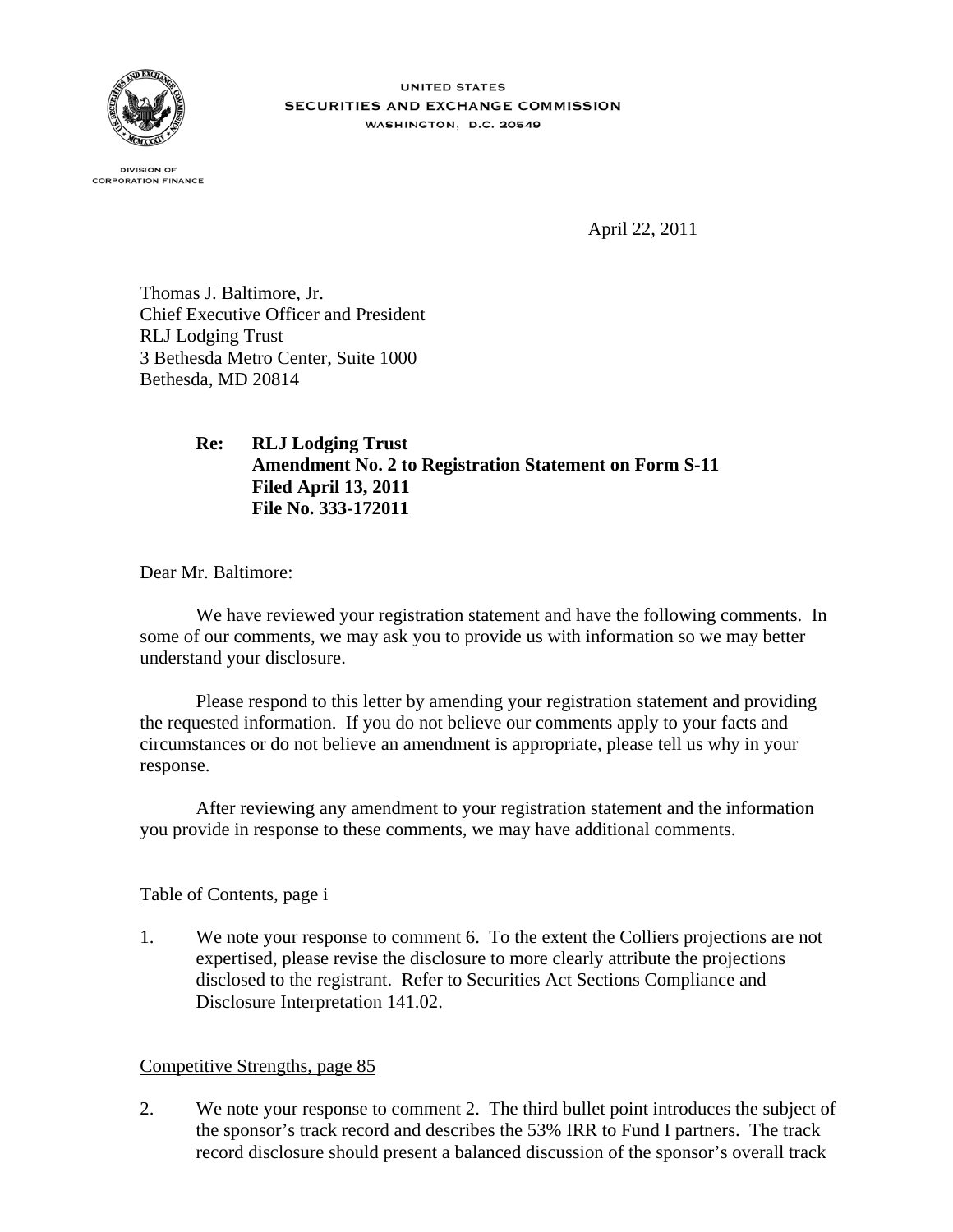Thomas J. Baltimore, Jr. RLJ Lodging Trust April 22, 2011 Page 2

> record. To the extent you retain the reference to Fund I's IRR, please provide balancing disclosure regarding the returns to date of Fund II and Fund III, similar to the performance information provided to partners of Fund II and II on a quarterly basis. If that is not practicable, please advise us why and please briefly describe in this section the material adverse business developments suffered by Fund II.

## Management, page 111

3. We note your analysis regarding Item 401(f) of Regulation S-K. With respect to Mr. Davis, it is not clear why the Item 401(f) disclosure is not required. The relevant bankruptcy occurred within the time period adopted by the Commission in December 2009, and you have not provided information that indicates the bankruptcy fits the materiality exception in the requirement. Please provide the required disclosure, or provide a more detailed analysis as to why the disclosure is not required.

We urge all persons who are responsible for the accuracy and adequacy of the disclosure in the filing to be certain that the filing includes the information the Securities Act of 1933 and all applicable Securities Act rules require. Since the company and its management are in possession of all facts relating to a company's disclosure, they are responsible for the accuracy and adequacy of the disclosures they have made.

Notwithstanding our comments, in the event you request acceleration of the effective date of the pending registration statement please provide a written statement from the company acknowledging that:

- should the Commission or the staff, acting pursuant to delegated authority, declare the filing effective, it does not foreclose the Commission from taking any action with respect to the filing;
- the action of the Commission or the staff, acting pursuant to delegated authority, in declaring the filing effective, does not relieve the company from its full responsibility for the adequacy and accuracy of the disclosure in the filing; and
- the company may not assert staff comments and the declaration of effectiveness as a defense in any proceeding initiated by the Commission or any person under the federal securities laws of the United States.

Please refer to Rules 460 and 461 regarding requests for acceleration. We will consider a written request for acceleration of the effective date of the registration statement as confirmation of the fact that those requesting acceleration are aware of their respective responsibilities under the Securities Act of 1933 and the Securities Exchange Act of 1934 as they relate to the proposed public offering of the securities specified in the above registration statement. Please allow adequate time for us to review any amendment prior to the requested effective date of the registration statement.